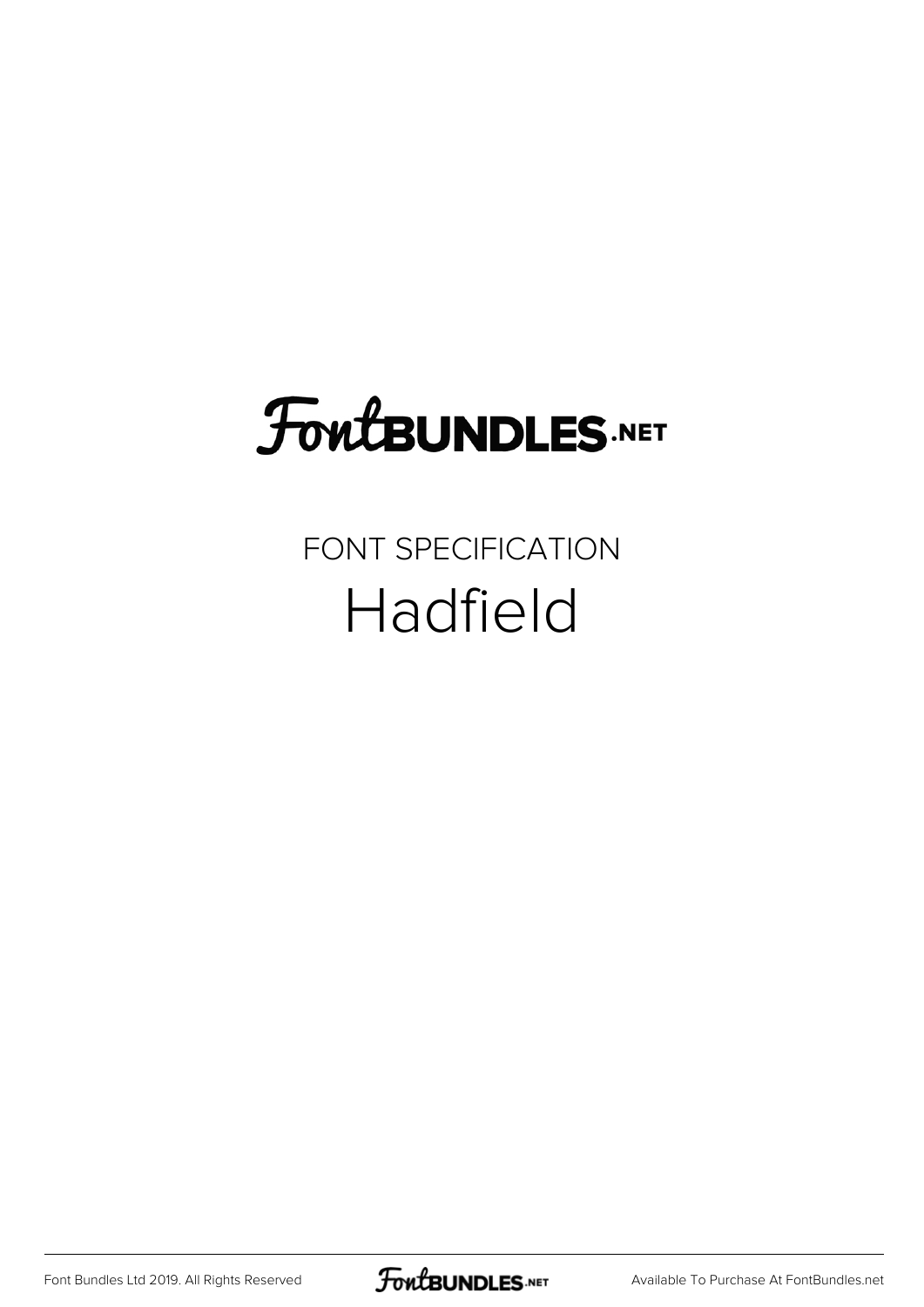#### cassadio strip - Regular

**Uppercase Characters** 

CABCDEGGGHAJOKS CMCNOPORSTCUCUL CX CVZ

Lowercase Characters

### abcdefghijklmnopqrstuvwx **y3**

**Numbers** 

### 0123456789

**Punctuation and Symbols** 

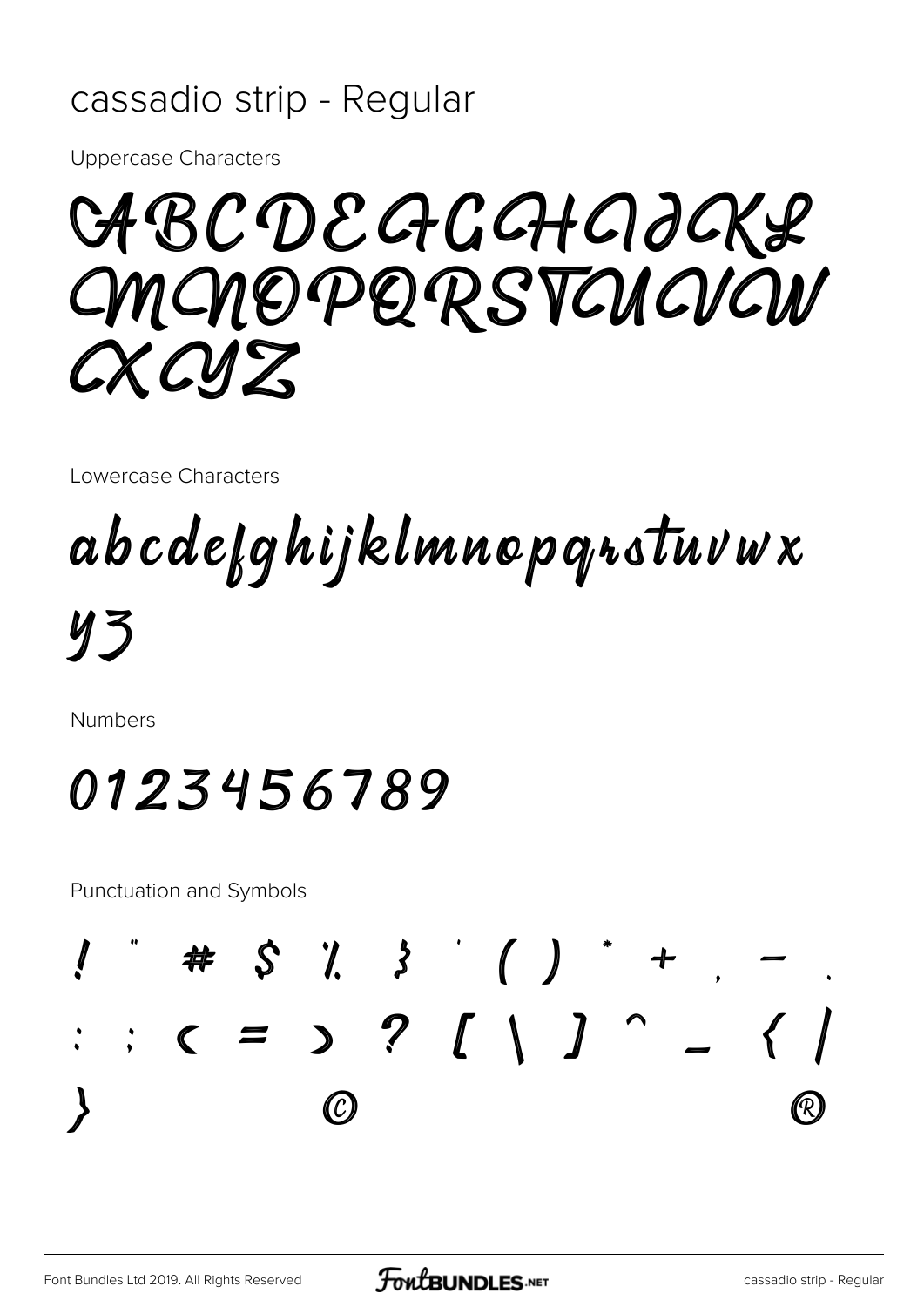# $G \dot A$   $G \dot A$   $G \dot A$   $G \dot A$   $G \dot F \dot C$  $\acute{\mathcal{E}}$   $\acute{\mathcal{E}}$   $\acute{\mathcal{E}}$   $\acute{\mathcal{G}}$   $\acute{\mathcal{G}}$   $\acute{\mathcal{G}}$   $\acute{\mathcal{G}}$   $\acute{\mathcal{G}}$   $\acute{\mathcal{G}}$   $\acute{\mathcal{G}}$ Ò Ó Ô Ô Ô Ø QIQIQI ÜÝ ß à á â ã ä å æ ç è é ê ë ì í î ï ð ñ ò ó ô õ ö ø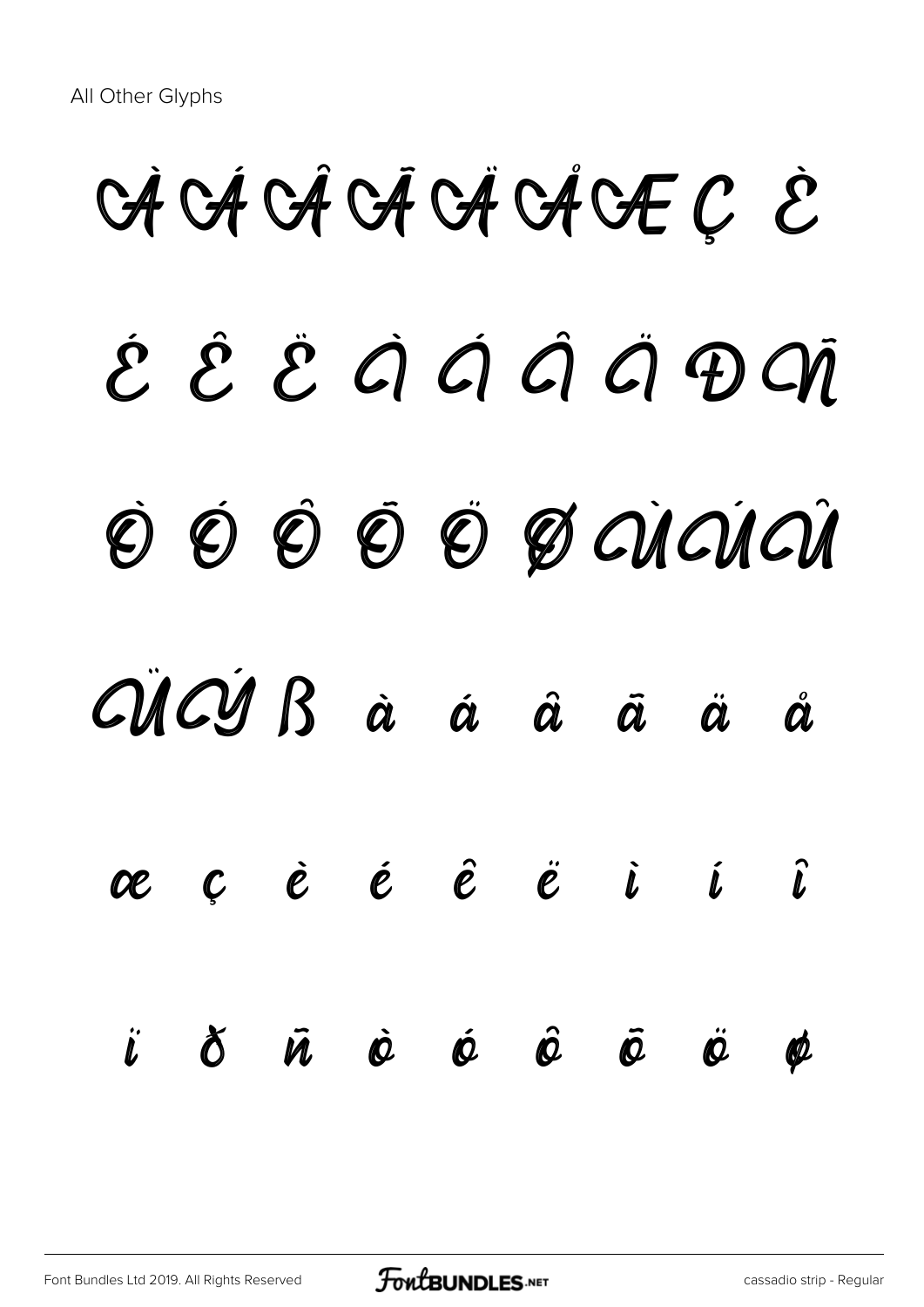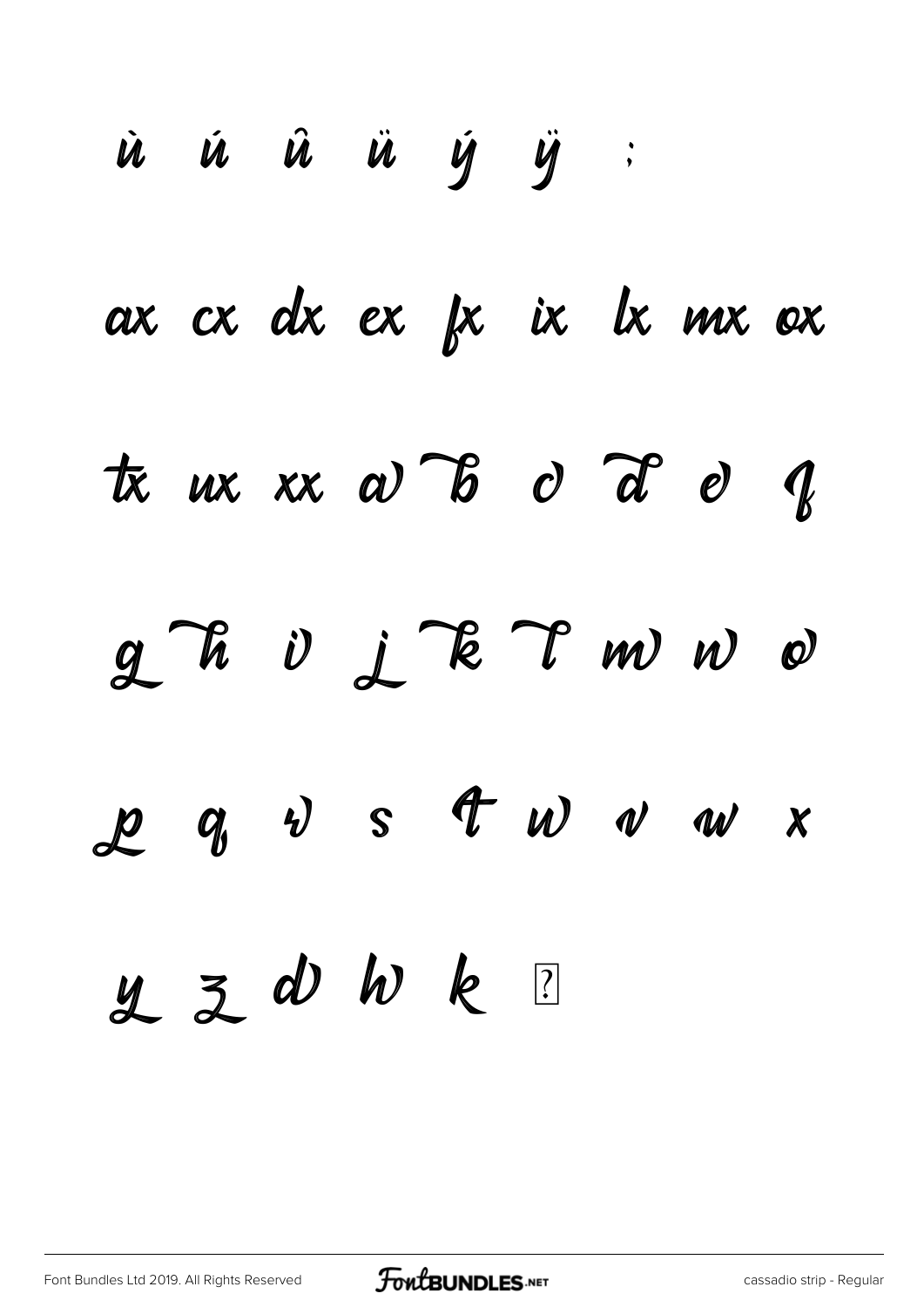#### cassadio - Regular

**Uppercase Characters** 

CABCDEGGGHAJCKL *CMCNOPORSTAICVCW* CXCYZ

Lowercase Characters

## abcdefghijklmnopqrstuvwx

 $yz$ 

**Numbers** 

### 0123456789

**Punctuation and Symbols** 

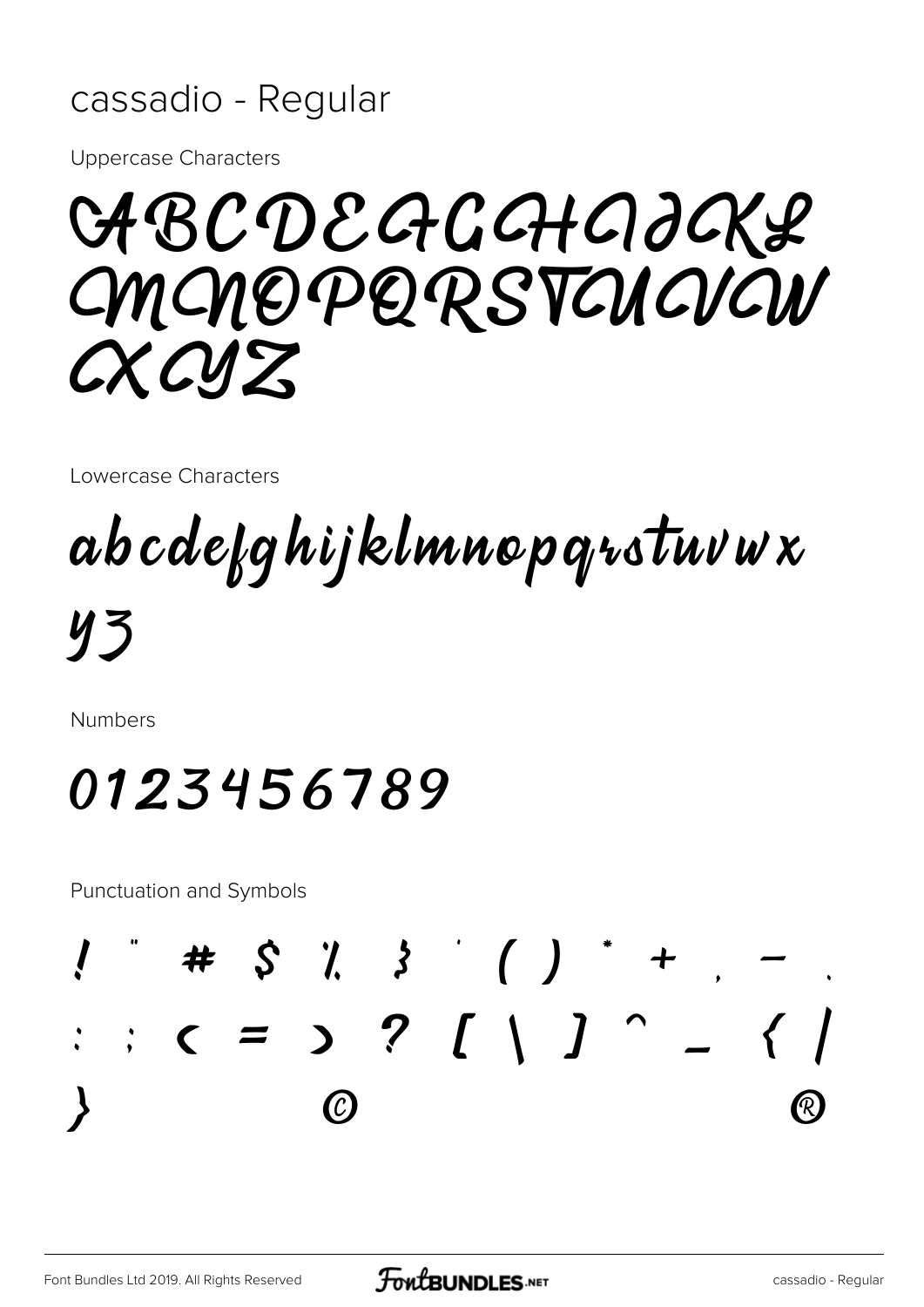# $G \nrightarrow G \nrightarrow G \nrightarrow G \nrightarrow G \nrightarrow G$  $\acute{\mathcal{E}}$   $\mathcal{\mathring{E}}$   $\acute{\mathcal{E}}$   $\acute{\mathcal{G}}$   $\acute{\mathcal{G}}$   $\acute{\mathcal{G}}$   $\acute{\mathcal{G}}$   $\acute{\mathcal{G}}$   $\acute{\mathcal{G}}$   $\acute{\mathcal{G}}$ Ò Ó Ô Õ Ö Ø ÙÚÛ ÜÝ ß à á â ã ä å æ ç è é ê ë ì í î ï ð ñ ò ó ô õ ö ø